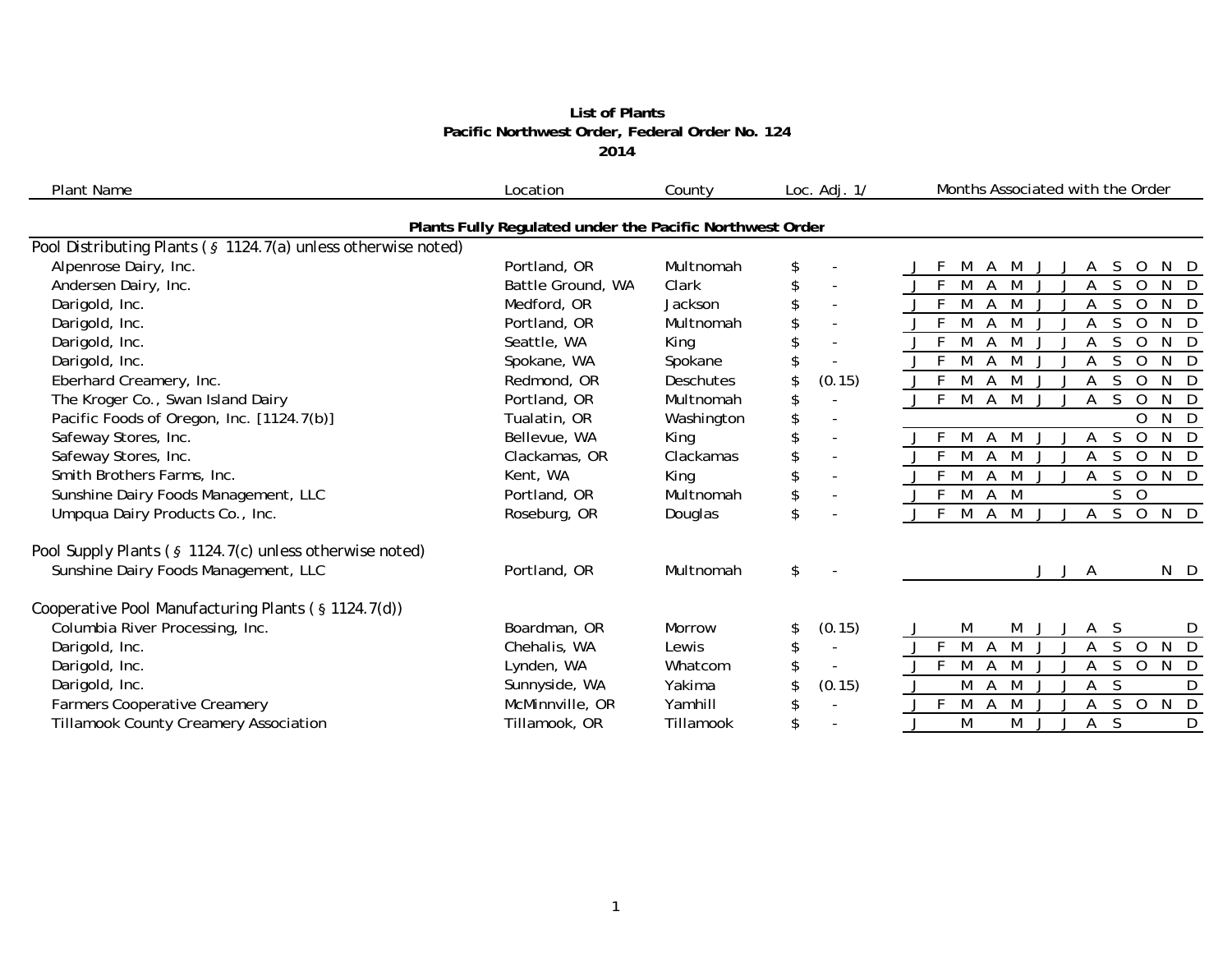## **List of Plants Pacific Northwest Order, Federal Order No. 12 4 2014**

| <b>Plant Name</b>                                                  |          | Location                                                                      | County   | Loc. $Adj. 1/$ | Months Associated with the Order                                                                                                         |
|--------------------------------------------------------------------|----------|-------------------------------------------------------------------------------|----------|----------------|------------------------------------------------------------------------------------------------------------------------------------------|
|                                                                    |          | Qualified Cooperatives under the Pacific Northwest Order                      |          |                |                                                                                                                                          |
| Cooperative Associations (Qualified Pursuant to § 1124.18)         |          |                                                                               |          |                |                                                                                                                                          |
| Dairy Farmers of America, Inc.                                     |          | Kansas City, MO                                                               |          |                | <sub>S</sub><br>O<br>A M                                                                                                                 |
| <b>Farmers Cooperative Creamery</b>                                |          | McMinnville, OR                                                               |          |                | S.<br>D.<br>$\Omega$                                                                                                                     |
| Northwest Dairy Association                                        |          | Seattle, WA                                                                   |          |                | M<br>S.<br>$\Omega$<br>N.<br>- D<br>A                                                                                                    |
| Northwest Independent Milk Producers Association                   |          | East Olympia, WA                                                              |          |                | -F<br>M<br>M<br>S.<br>$\Omega$<br>N D<br>$\mathsf{A}$                                                                                    |
| <b>Tillamook County Creamery Association</b>                       |          | Tillamook, OR                                                                 |          |                | M<br>M<br>S<br>-F<br>$\overline{A}$<br>Α<br>$\overline{O}$<br>$N$ D<br>$\mathbf{J}$<br>$\cdot$                                           |
| Cooperative Reserve Supply Units (Qualified Pursuant to § 1124.11) |          |                                                                               |          |                |                                                                                                                                          |
| Northwest Independent Milk Producers Association                   |          | East Olympia, WA                                                              |          |                | M A M J J A S O<br>N D                                                                                                                   |
|                                                                    |          |                                                                               |          |                | Plants Fully Regulated under Other Federal Orders Distributing or Transferring Fluid Milk Products into the Marketing Area (§ 1124.8(a)) |
| Agropur Inc.                                                       | F.O. 30  | Maplewood, MN                                                                 | Ramsey   | \$<br>(0.20)   | F<br>M<br>S.<br>$\overline{O}$<br>N D<br>A<br>M<br>Α                                                                                     |
| Agropur Inc.                                                       | F.O. 33  | Wyoming, MI                                                                   | Kent     | (0.10)<br>\$   | M<br>S<br>$\overline{O}$<br>A M<br>N D<br>A                                                                                              |
| Aurora Organic Dairy                                               | F.O. 32  | Platteville, CO                                                               | Weld     | 0.55           | S<br>M<br>M<br>$\overline{0}$<br>N D<br>A<br>A                                                                                           |
| Jackson's Dairy                                                    | F.O. 32  | Hutchinson, KS                                                                | Reno     | 0.30<br>\$     | $\overline{M}$<br>$A \overline{M}$<br>$\overline{S}$<br>$\overline{0}$<br>$N$ D<br>A                                                     |
| The Kroger Co., Mountain View Foods                                | F.O. 32  | Denver, CO                                                                    | Denver   | 0.65<br>\$     | D                                                                                                                                        |
| Nestle USA, Inc.                                                   | F.O. 33  | Anderson, IN                                                                  | Madison  | 0.10<br>\$     | M A<br>M<br><sub>S</sub><br>N D<br>J F<br>Α<br>$\overline{O}$<br>J                                                                       |
| Safeway Stores, Inc.                                               | F. O. 32 | Denver, CO                                                                    | Denver   | 0.65<br>\$     | $\Omega$                                                                                                                                 |
| Shamrock Foods Company                                             | F.O. 131 | Phoenix, AZ                                                                   | Maricopa | \$<br>0.45     | A M<br>$\overline{0}$<br>$N$ D<br>M<br>A<br>S.<br>J                                                                                      |
| <b>WhiteWave Foods</b>                                             | F.O. 126 | Dallas, TX                                                                    | Dallas   | \$<br>1.10     | F<br>M A<br>$J - J$                                                                                                                      |
|                                                                    |          | Producer-Handler Plants under the Pacific Northwest Order (§ 1124.8(b) & .10) |          |                |                                                                                                                                          |
| Edward and/or Aileen Brandsma (d/b/a Edaleen Dairy)                |          | Lynden, WA                                                                    | Whatcom  | \$             | M<br>A M<br>S<br>N D<br>A<br>$\Omega$<br>$\mathbf{I}$                                                                                    |
| Fishtrap Dairy II (d/b/a Twin Brook Creamery)                      |          | Lynden, WA                                                                    | Whatcom  | \$             | M<br><sub>S</sub><br>M<br>$\mathbf 0$<br>N D<br>A                                                                                        |
| Fresh Breeze Organic Dairy, Inc.                                   |          | Lynden, WA                                                                    | Whatcom  | \$             | M<br>N<br>M<br>S.<br>$\Omega$<br>$\mathsf{D}$<br>A                                                                                       |
| Garn L. Gilbert, et al. (d/b/a Country Morning Farms)              |          | Othello, WA                                                                   | Adams    | \$<br>(0.15)   | M<br>A M<br>S<br>$\overline{O}$<br>N D<br>J<br>Α                                                                                         |
| Lochmead Farms, Inc. (d/b/a Lochmead Dairy)                        |          | Junction City, OR                                                             | Lane     | \$             | M<br>M<br>$S$ O<br>N D<br>$\mathsf{A}$<br>$\mathsf{A}$<br>$\mathbf{I}$                                                                   |
|                                                                    |          |                                                                               |          |                |                                                                                                                                          |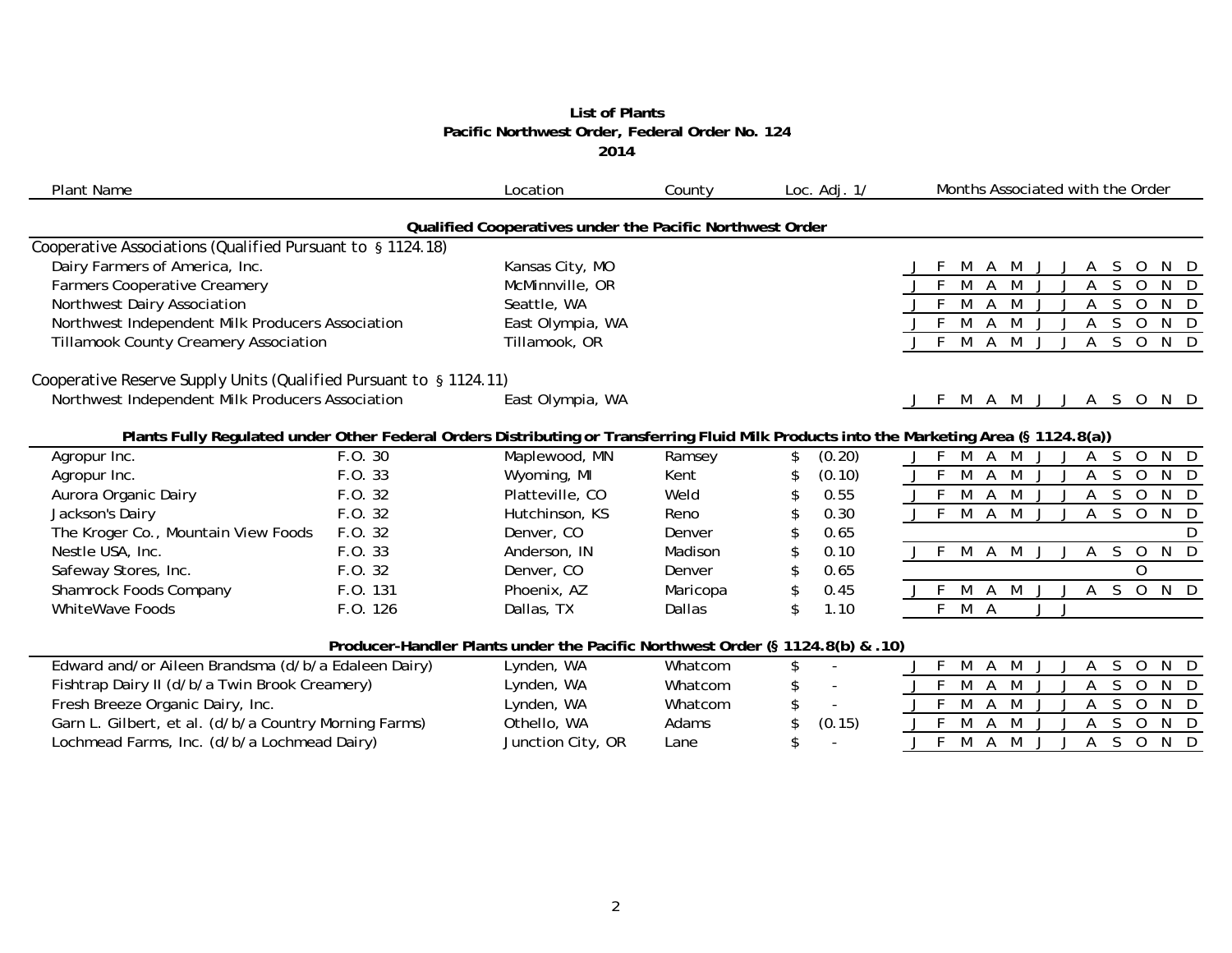# **List of Plants Pacific Northwest Order, Federal Order No. 12 4 2014**

| Plant Name                      | Location                                                                                | County      | Loc. $Adj. 1/$ | Months Associated with the Order        |
|---------------------------------|-----------------------------------------------------------------------------------------|-------------|----------------|-----------------------------------------|
|                                 | Partially Regulated Distributing Plants under the Pacific Northwest Order (§ 1124.8(c)) |             |                |                                         |
| California Natural Products     | Lathrop, CA                                                                             | San Joaquin | (0.20)         | N.<br>D<br>A                            |
| Darigold, Inc.                  | Boise, ID                                                                               | Ada         | (0.30)         | N.<br>D                                 |
| Gossner Foods, Inc.             | Logan, UT                                                                               | Cache       |                | D<br>N                                  |
| HP Hood LLC                     | Sacramento, CA                                                                          | Sacramento  | (0.20)         | N<br>- D                                |
| Meadow Gold Dairies, Inc.       | Boise, ID                                                                               | Ada         | (0.30)         | N<br>-D                                 |
| Meadow Gold Dairies, Inc.       | Great Falls, MT                                                                         | Cascade     | (0.30)         | N<br>- D                                |
| <b>Model Dairy</b>              | Reno, NV                                                                                | Washoe      | (0.20)         | N D                                     |
| Pacific Foods of Oregon, Inc.   | Tualatin, OR                                                                            | Washington  | \$             | A<br>M<br>$\mathsf{A}$<br>$\mathcal{L}$ |
| Saputo Dairy Foods USA, LLC     | Gustine, CA                                                                             | Merced      | (0.20)         | D<br>N.                                 |
| <b>Straus Family Creamery</b>   | Marshall, CA                                                                            | Sonoma      | (0.10)         | N.<br>D                                 |
| <b>Stremicks Heritage Foods</b> | Riverside, CA                                                                           | Riverside   | 0.10           | - D<br>M<br>N                           |
| <b>Stremicks Heritage Foods</b> | Santa Ana, CA                                                                           | Orange      | 0.20           | N<br>- D                                |
| WhiteWave Foods                 | City of Industry, CA                                                                    | Los Angeles | 0.20           | N.<br>D                                 |
| WhiteWave Foods                 | Mt. Crawford, VA                                                                        | Rockingham  | 0.90<br>\$.    | M A<br>0<br>- N                         |
|                                 |                                                                                         |             |                |                                         |

**Exempt Plants under the Pacific Northwest Order (§ 1124.8(e))**

None.

1/ Location adjustments are relative to King County, Washington, Class I differential of \$1.90.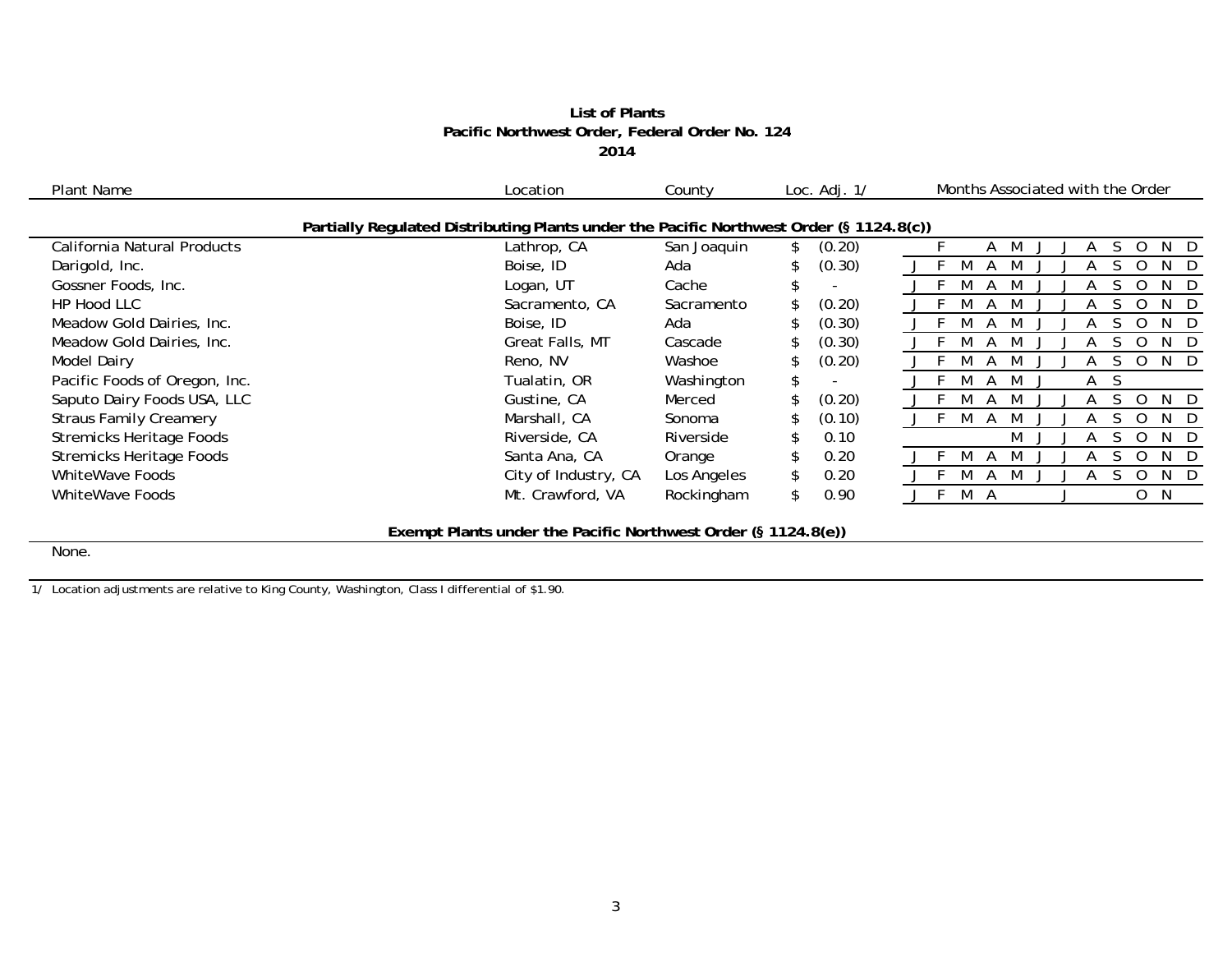## **List of Plants Arizona Order, Federal Order No. 131 2014**

| <b>Plant Name</b>                                             |          | Location                                                            | County   | Loc. $Adj. 1/$ | Months Associated with the Order                                                                                                         |
|---------------------------------------------------------------|----------|---------------------------------------------------------------------|----------|----------------|------------------------------------------------------------------------------------------------------------------------------------------|
|                                                               |          | Plants Fully Regulated under the Arizona Order                      |          |                |                                                                                                                                          |
| Pool Distributing Plants (§ 1131.7(a) unless otherwise noted) |          |                                                                     |          |                |                                                                                                                                          |
| GH Processing [1131.7(h)]                                     |          | Yuma, AZ                                                            | Yuma     | \$<br>(0.25)   | M<br>S.<br>$\overline{O}$<br>M<br>A<br>A                                                                                                 |
| The Kroger Co., Tolleson Dairy                                |          | Tolleson, AZ                                                        | Maricopa | \$<br>$\sim$   | F<br>M<br>$\overline{A}$<br>M<br>S.<br>A<br>$\Omega$<br>N<br>$\Box$                                                                      |
| Safeway Stores, Inc.                                          |          | Tempe, AZ                                                           | Maricopa | \$             | $\overline{A}$<br>M<br>S<br>M<br>$\overline{O}$<br>N D<br>A                                                                              |
| Sarah Farms                                                   |          | Yuma, AZ                                                            | Yuma     | \$<br>(0.25)   | M<br>N D<br>M<br>S<br>$\overline{0}$<br>$\mathsf{A}$<br>A                                                                                |
| Shamrock Foods Company                                        |          | Phoenix, AZ                                                         | Maricopa | \$             | $M$ $A$ $M$<br>$\overline{\mathsf{S}}$<br>$N$ D<br>$J$ F<br>$\mathsf{A}$<br>$\overline{O}$<br>J                                          |
| Cooperative Pool Manufacturing Plants (§ 1131.7(d))           |          |                                                                     |          |                |                                                                                                                                          |
| United Dairymen of Arizona                                    |          | Tempe, AZ                                                           | Maricopa | \$             | M A M J J A S O N D<br>J F                                                                                                               |
|                                                               |          | Qualified Cooperatives under the Arizona Order                      |          |                |                                                                                                                                          |
| Cooperative Associations (Qualified Pursuant to § 1131.18)    |          |                                                                     |          |                |                                                                                                                                          |
| United Dairymen of Arizona                                    |          | Tempe, AZ                                                           |          |                | M A M J J A S O N D<br>-F                                                                                                                |
|                                                               |          |                                                                     |          |                | Plants Fully Regulated under Other Federal Orders Distributing or Transferring Fluid Milk Products into the Marketing Area (§ 1131.8(a)) |
| Agropur Inc.                                                  | F.O. 30  | Maplewood, MN                                                       | Ramsey   | \$<br>(0.65)   | F<br>M<br>$\mathbf{J}$                                                                                                                   |
| Agropur Inc.                                                  | F.O. 33  | Wyoming, MI                                                         | Kent     | \$<br>(0.55)   | M<br>M<br>A<br>S<br>$\overline{0}$<br>$N$ D<br>Α                                                                                         |
| Aurora Organic Dairy                                          | F.0.32   | Platteville, CO                                                     | Weld     | 0.10           | M<br>M<br>S<br>N<br>-F<br>A<br>$\overline{O}$<br>А<br>- D<br>J                                                                           |
| <b>GH Dairy</b>                                               | F.O. 126 | El Paso, TX                                                         | El Paso  | (0.10)<br>S    | F.<br>M<br>$\overline{A}$<br>M<br>S<br>$\overline{0}$<br>$N$ D<br>A                                                                      |
| Jackson's Dairy                                               | F.O. 32  | Hutchinson, KS                                                      | Reno     | (0.15)         | M<br>S<br>N<br>F<br>M<br>Α<br>$\Omega$<br>Α<br>- D                                                                                       |
| Nestle USA, Inc.                                              | F.O. 33  | Anderson, IN                                                        | Madison  | (0.35)<br>\$   | $J \overline{F}$<br>M<br>M<br>S.<br>$N$ D<br>A<br>Α<br>$\overline{0}$                                                                    |
| <b>Plains Dairy Products</b>                                  | F.O. 126 | Amarillo, TX                                                        | Potter   | 0.05<br>\$     | M<br>$A$ S O<br>$N$ D<br>$J \bar{F}$<br>M<br>A<br>$\bigcup$                                                                              |
| Prairie Farms Dairy, Inc.                                     | F.O. 32  | Granite City, IL                                                    | Madison  | (0.35)<br>\$   | M<br>A<br>M<br>J                                                                                                                         |
| Safeway Stores, Inc.                                          | F.O. 32  | Denver, CO                                                          | Denver   | 0.20<br>\$     | $A$ M<br>$A \quad S \quad O$<br>$J$ F<br>M<br>N D<br>$\Box$<br>$\Box$                                                                    |
| Saputo Dairy Foods USA, LLC                                   | F.O. 126 | Sulphur Springs, TX                                                 | Hopkins  | 0.65<br>\$     | $\overline{N}$ D<br>M A M<br>A S O<br>J F<br>$\perp$<br>$\cdot$                                                                          |
| <b>Shamrock Foods Company</b>                                 | F.O. 5   | Verona, VA                                                          | Augusta  | 0.45<br>\$     | D                                                                                                                                        |
| <b>WhiteWave Foods</b>                                        | F.O. 126 | Dallas, TX                                                          | Dallas   | \$<br>0.65     | M A M<br>A S O N D<br>J F<br>JJ                                                                                                          |
|                                                               |          | Producer-Handler Plants under the Arizona Order (§ 1131.8(b) & .10) |          |                |                                                                                                                                          |

None.